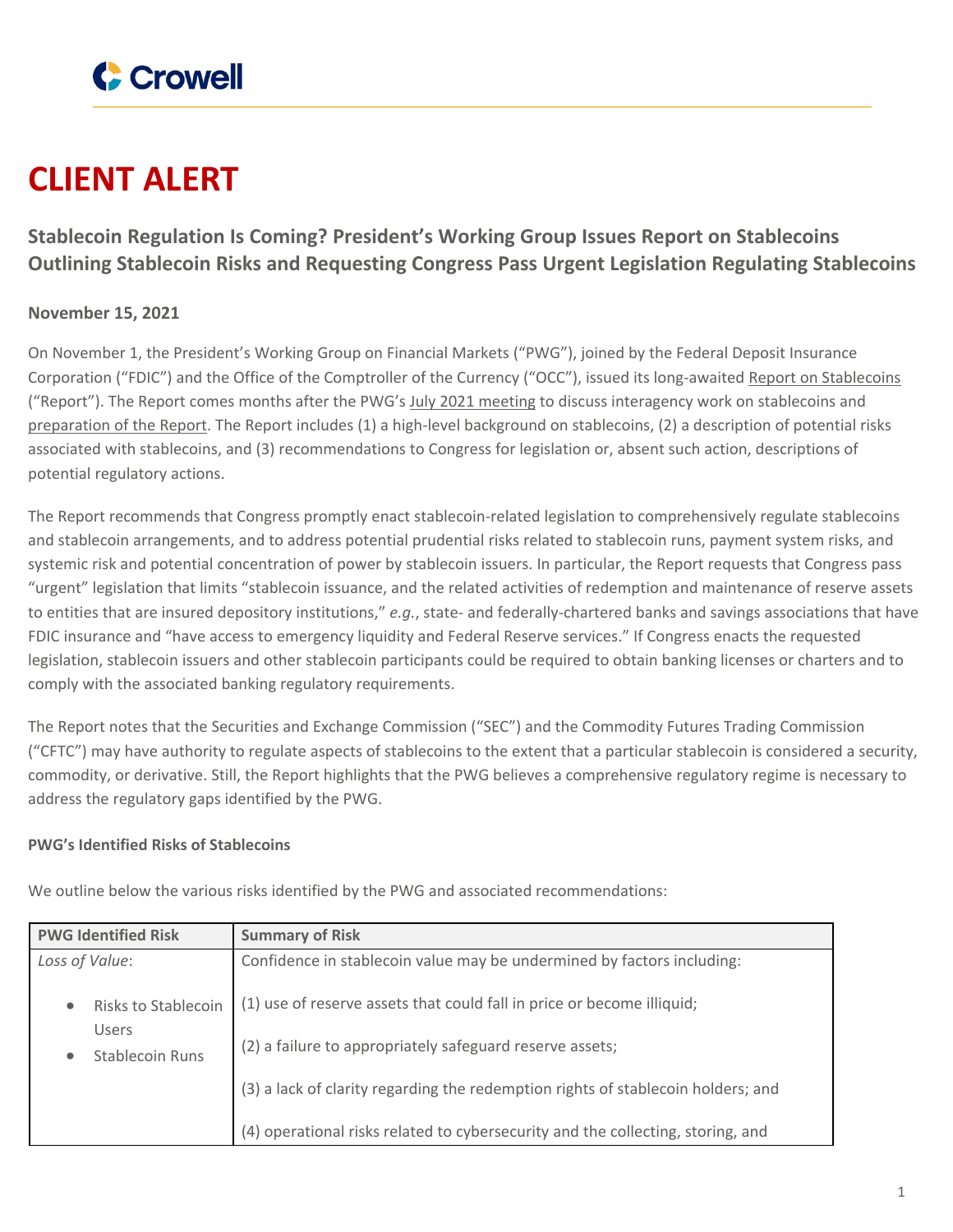

|                                                       | safeguarding of data.                                                                                                                                                                                                                                                                                                                                                                                                                                                                                                                                                  |
|-------------------------------------------------------|------------------------------------------------------------------------------------------------------------------------------------------------------------------------------------------------------------------------------------------------------------------------------------------------------------------------------------------------------------------------------------------------------------------------------------------------------------------------------------------------------------------------------------------------------------------------|
|                                                       | <b>Stablecoin Runs:</b>                                                                                                                                                                                                                                                                                                                                                                                                                                                                                                                                                |
|                                                       | Failure of a stablecoin to perform in accordance with expectations (i.e.,<br>that it would allow immediate redemption for a pegged amount of fiat<br>currency) could pose system risks and could result in a "run" on that<br>stablecoin.<br>A "run" is a self-reinforcing cycle of redemptions and fire sales of reserve<br>assets, the occurrence of which could disrupt critical funding markets, and<br>could spread contagiously from one stablecoin to another, or to other<br>types of financial institutions that are believed to have a similar risk profile. |
| <b>Payment System Risks:</b>                          | <b>Operational Risk:</b>                                                                                                                                                                                                                                                                                                                                                                                                                                                                                                                                               |
| OperationalRisk<br>Settlement Risk<br>Liquidity Risk  | Deficiencies in information systems or internal processes, human errors,<br>$\bullet$<br>management failures, or disruptions from external events will result in the<br>reduction, deterioration, or breakdown of services, which can disrupt the<br>ability of users to make payments, which can in turn disrupt economic<br>activity. If an operational problem results in a payment error or enables<br>fraudulent payments, users could lose their money.                                                                                                          |
|                                                       | Settlement Risk:                                                                                                                                                                                                                                                                                                                                                                                                                                                                                                                                                       |
|                                                       | Settlement in a payment system will not take place as expected, and lack of<br>clearly stated settlement certainty can pose heightened uncertainty and<br>create credit and liquidity pressures for arrangement participants.                                                                                                                                                                                                                                                                                                                                          |
|                                                       | Liquidity Risk:                                                                                                                                                                                                                                                                                                                                                                                                                                                                                                                                                        |
|                                                       | Can arise from misalignment of settlement timing and processes between<br>stablecoin arrangements and other systems (e.g., if a stablecoin<br>arrangement operates 24/7, but the payment system used for stablecoin<br>issuance and fiat redemption has regular business hours) causing<br>temporary shortages in the quantity of stablecoins available to make<br>payments.                                                                                                                                                                                           |
| Risks of Scale: Systemic<br>Risk and Concentration of | Systemic Risk:                                                                                                                                                                                                                                                                                                                                                                                                                                                                                                                                                         |
| <b>Economic Power</b><br>Systemic Risk                | A stablecoin issuer or a key participant in a stablecoin arrangement (e.g., a<br>custodial wallet provider) could pose systemic risk such that the failure or<br>distress of that entity could adversely affect financial stability and the real                                                                                                                                                                                                                                                                                                                       |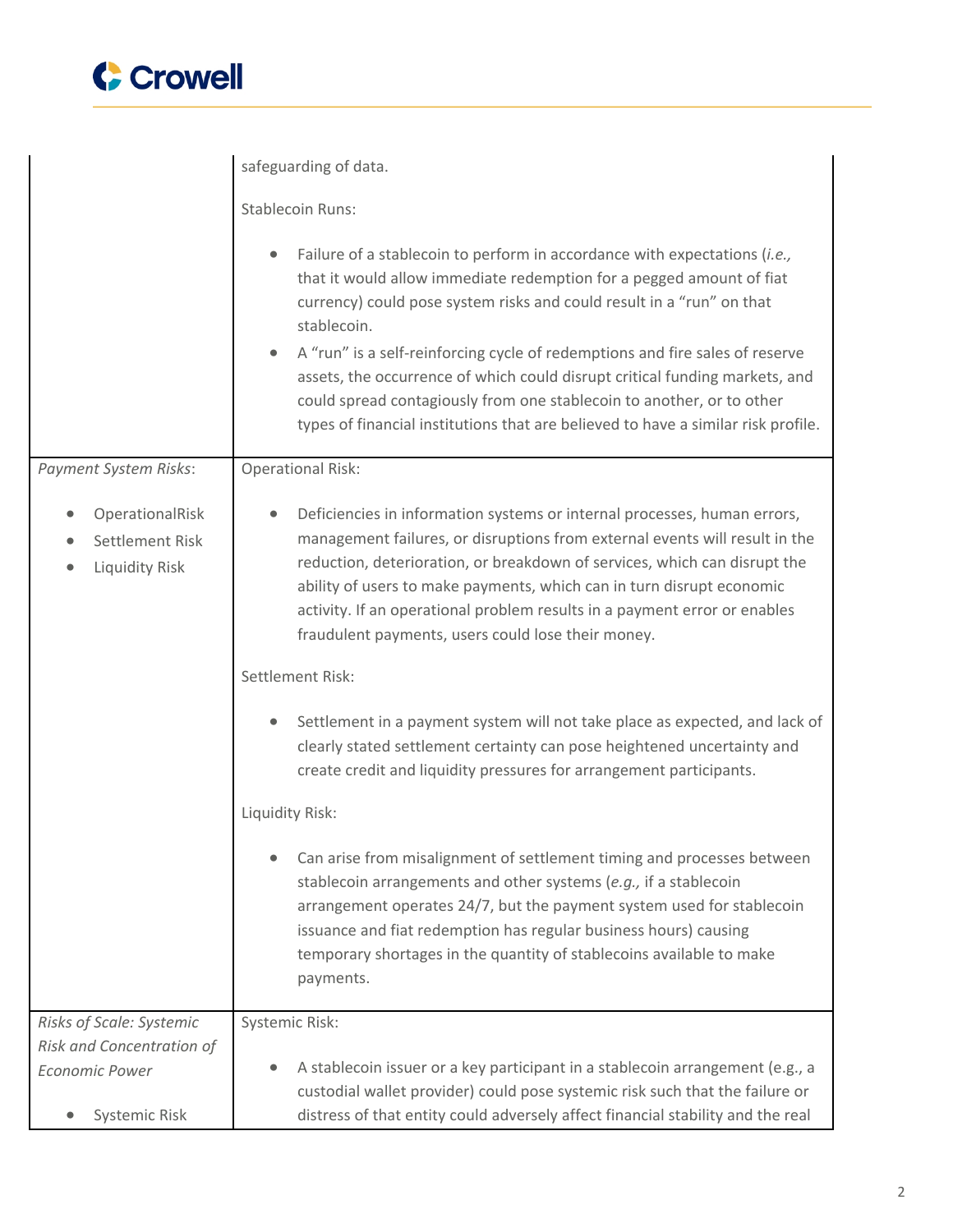

 Concentration of Economic Power Anti-Competitive Effects economy. Concentration of Power: The combination of a stablecoin issuer or wallet provider and a commercial firm could lead to an excessive concentration of economic power. The Report analogizes this to the concerns that arise with the mixing of banking and commerce, such as advantages in accessing credit or using data to market or restrict access to products. Anti-Competitive Effects: If a stablecoin becomes widely adopted as a means of payment, this could present concerns about anti-competitive effects, for example, if users of that stablecoin face undue frictions or costs in the event they choose to switch to other payment products or services, which concerns are heightened in the absence of interoperability standards among stablecoins and stablecoin arrangements.

### **PWG's Request for Legislation**

The Report's call for urgent Congressional action to create a regulatory framework for stablecoins highlights the U.S. government's recognition of rapid growth in the digital assets sector and the important role stablecoins play in the digital assets ecosystem. To that end, the PWG recognizes that, if regulated, stablecoins could support faster, more efficient, and more inclusive payment options. The Report also recognizes that broad use of stablecoins for payment could occur quickly due to network effects and rapid adoption.

In response to the risks it identified, PWG specifically asks Congress for authority to:

- **Regulate stablecoins like banks.** Limit the ability to issue stablecoins, engage in stablecoin redemption activities, and maintain reserve assets to entities that are insured depository institutions. Stablecoin issuers would be subject to supervision and regulation at the depository institution level by a federal banking agency and consolidated supervision and regulation by the Federal Reserve at the holding company level, and would be subject to capital and liquidity requirements to address safety and soundness considerations;
- **Regulate custodial wallet providers.** Require compliance with appropriate risk-management, liquidity, and capital requirements, including restricting custodial wallet providers from lending customer stablecoins;
- **Regulate entities performing critical functions for stablecoin arrangements.** Require such entities to meet appropriate risk-management standards, such as the Principles for Financial Market [Infrastructures](https://www.bis.org/cpmi/publ/d101a.pdf) as adapted to stablecoin arrangements. Subject these entities to examination and enforcement authority by regulators with respect to stablecoin activities;
- **Regulate issuers' affiliations with commercial entities**;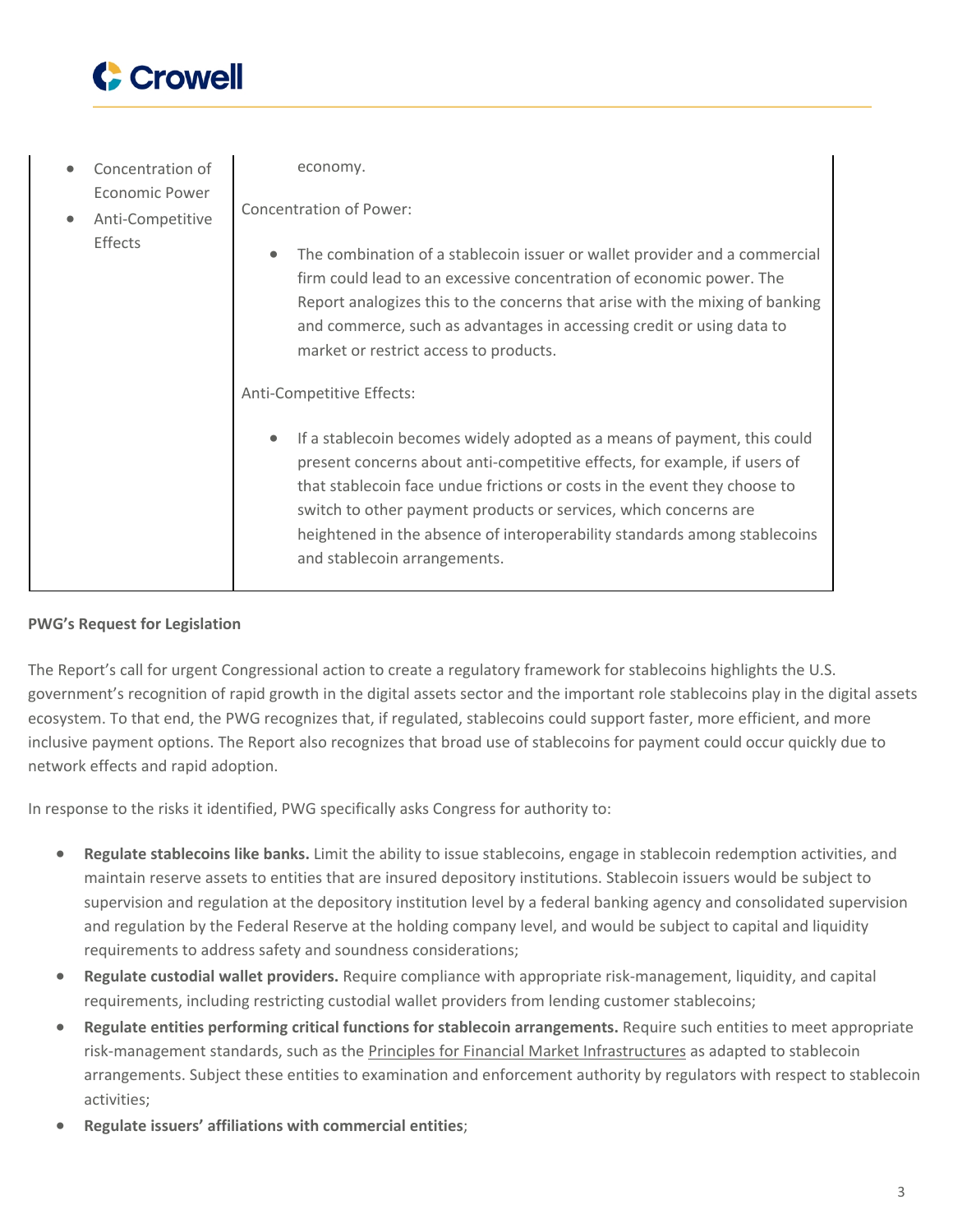

- **Regulate use of users' transaction data**;
- **Require stablecoin interoperability.** Provide regulators authority to implement standards to promote interoperability among stablecoins and payment instruments.

Absent urgent Congressional action, the agencies associated with the Report recommend that the Financial Stability Oversight Council ("FSOC") consider measures available to it to address the risks outlined in the Report. Such measures might include potential "designation of certain activities conducted within a stablecoin arrangement as, or as likely to become, systemically important payment, clearing, and settlement activities." A designation by FSOC would likely result in similar requirements on stablecoin-issuers and those involved in stablecoin arrangements, such as establishment of risk-management standards for entities involved in "important payment, clearing, and settlement . . . activities." The FSOC could also impose requirements in relation to the assets backing stablecoin, requirements related to the operation of a stablecoin arrangement, and other prudential standards. Entities with such a "systemically important" designation would also be subject to an examination and enforcement framework. Any designation of an entity as "systemically important" would follow a transparent process.

Although not a principal focus, the Report discusses at some length the PWG's concerns about the use of stablecoins, similar to other digital assets, to facilitate money laundering and terrorist financing. While the Report determines that U.S. regulations are sufficiently broad to cover stablecoin administrators and other stablecoin arrangement participants, the Report asserts that Treasury will pursue additional resources to increase supervision of these regulations as applied to the cryptocurrency industry. The report emphasizes that illicit finance risk mitigation requires worldwide, consistent implementation to be successful. Most countries have not put anti-money laundering and countering the financing of terrorism regulations (AML/CFT) in place for stablecoins or are not supervising their application to stablecoins. On October 28, the Financial Action Task Force released updated guidance on the [implementation](https://www.fatf-gafi.org/media/fatf/documents/recommendations/Updated-Guidance-VA-VASP.pdf) of FATF AML/CFT standards for virtual assets and virtual asset providers.

## **Key Takeaways**

The regulation of stablecoins may provide clarity, certainty, and greater confidence in stablecoins, including payment use cases and bolstering the key role stablecoins play in the functioning of digital asset markets and DeFi. However, overregulation in the U.S. of stablecoins could stifle innovative growth in the digital assets sector, and could possibly lead stablecoin issuers to prohibit, or "ringfence" U.S. persons from acquiring stablecoins. It remains to be seen what action Congress will take, and what steps regulators might take in the absence of Congressional action.

Although comprehensive, the Report fails to define key terms and authorities that would be essential for regulating stablecoins. The Report fails to clearly define the term "stablecoin issuer." It also fails to identify which entities in the stablecoin arrangement process the PWG believes should be required to become an insured depository institution. Further, the Report does not provide clarity regarding what authorities the SEC and CFTC have over stablecoins generally. Rather, the Report simply notes that these agencies "may" have jurisdiction over certain stablecoin arrangements and activities.

In light of the urgency expressed in the Report and recent regulatory actions in the digital assets space, participants in the digital assets industry and those involved with stablecoins should anticipate further regulatory scrutiny from federal and international regulators and legislative bodies. Crowell & Moring and its public affairs affiliate, C&M International, can support industry participants with regulatory and Congressional engagement, as well as advise on regulatory developments.